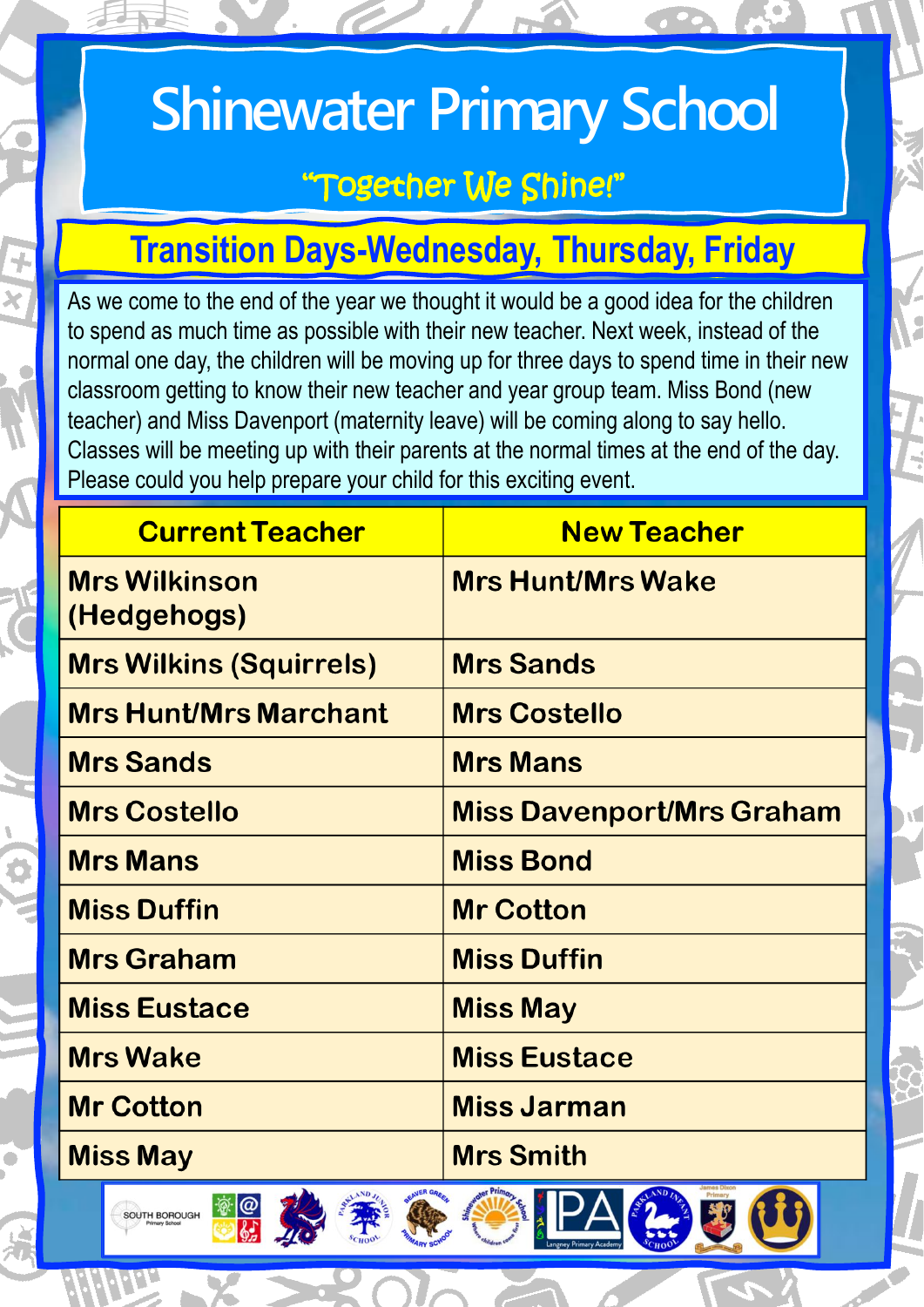## **Calling all Book Lovers!**

### **Please help our library**

We are lucky to have a great library at Shinewater. Over the years we have stocked it full of everyone's favourite authors and titles.

Just lately though, there are some books that have disappeared and haven't been seen for a while. As you know, this is very frustrating if you are looking for a particular book and it is nowhere to be seen!

The missing books may have been put in classroom book corners, or they may be in your trays or drawers or they may be at home somewhere (on your bookshelf? under your bed? behind a cupboard?).

We would be VERY, VERY happy to see any Shinewater library books you can find, returned to School as soon as possible. Please bring them to the 'Returns' box in the Library or give them to Mrs. Harris (and watch her smiling face!)

Over the summer holiday we will have a big sort-out and tidy-up so that your lovely library will be open for business in September. (Look out for some new series and titles!)

#### **Book donations**

By the way, if you have any books of your own at home that you no longer need or want, we would love to have them in School for the library, the class book corners or for our playground book bags.

#### **Make sure that you check with your grown up before donating any books to School.**